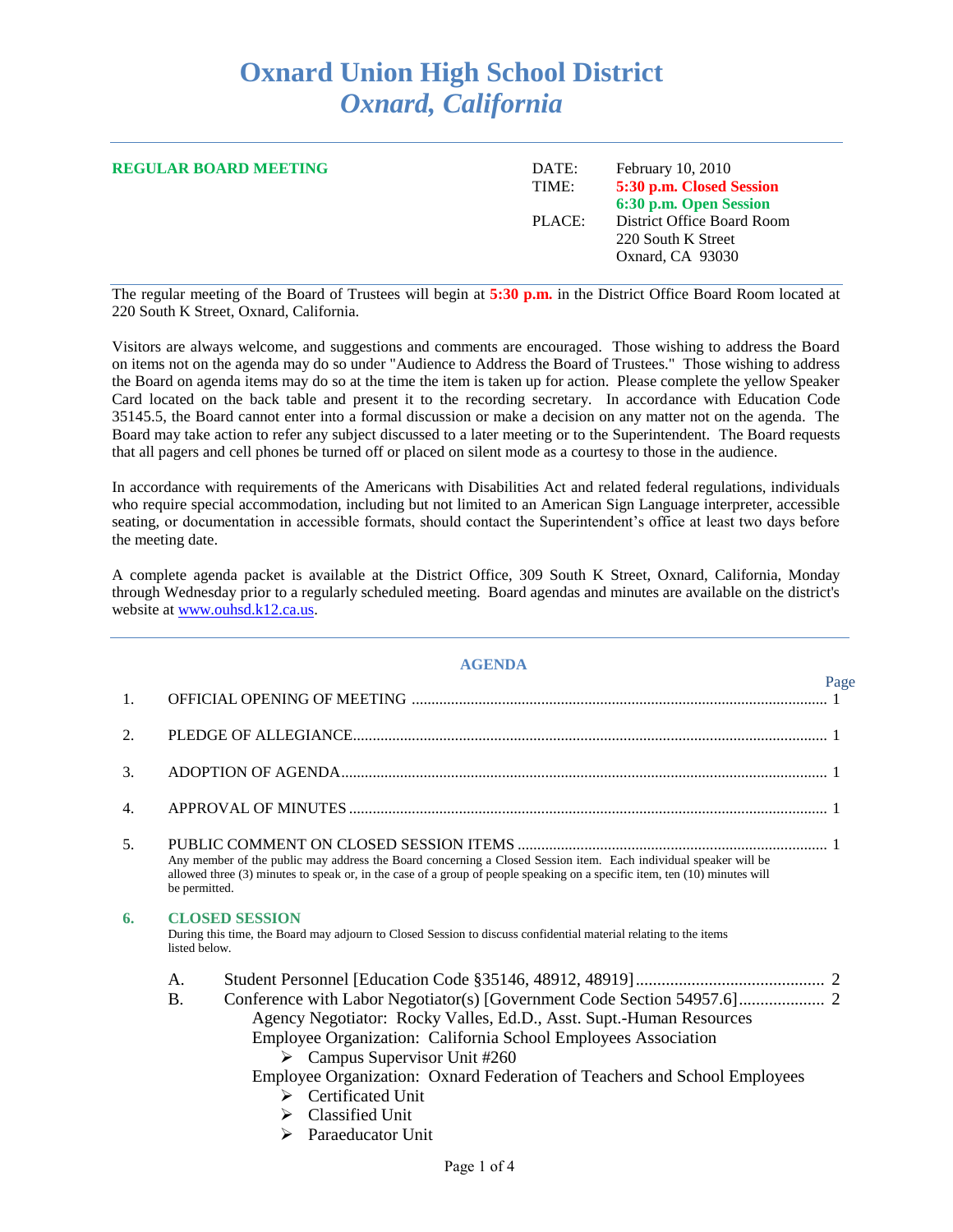|     | February 10, 2010 | <b>Board Meeting Agenda</b>                                                                                                                                                                                                                                                                                                                                                                                                                                                                                                                                              |      |
|-----|-------------------|--------------------------------------------------------------------------------------------------------------------------------------------------------------------------------------------------------------------------------------------------------------------------------------------------------------------------------------------------------------------------------------------------------------------------------------------------------------------------------------------------------------------------------------------------------------------------|------|
| 6.  | C.                | <b>CLOSED SESSION - continued</b><br>Ratification of Approval of Collective Bargaining Unit 2008 - 2011 Classified                                                                                                                                                                                                                                                                                                                                                                                                                                                       | Page |
|     |                   |                                                                                                                                                                                                                                                                                                                                                                                                                                                                                                                                                                          |      |
|     | D.                | Ratification of Approval of Collective Bargaining Unit 2009 - 2012 Campus                                                                                                                                                                                                                                                                                                                                                                                                                                                                                                |      |
| 7.  |                   | $(6:30 p.m. - Time Approximate)$                                                                                                                                                                                                                                                                                                                                                                                                                                                                                                                                         |      |
| 8.  |                   |                                                                                                                                                                                                                                                                                                                                                                                                                                                                                                                                                                          |      |
|     |                   | Public Hearing to determine the level of public support for k-5 charter school petition that was                                                                                                                                                                                                                                                                                                                                                                                                                                                                         |      |
|     |                   | submitted December 17, 2009.                                                                                                                                                                                                                                                                                                                                                                                                                                                                                                                                             |      |
| 9.  |                   |                                                                                                                                                                                                                                                                                                                                                                                                                                                                                                                                                                          |      |
|     |                   | Those persons wishing to address the Board may do so at this time by completing a yellow Speaker Card, located on the back<br>table, and presenting it to the recording secretary. Please address your comments to the Board President. Individual<br>presentations are limited to three (3) minutes each, or in the case of a group of people speaking on a specific items, ten (10)<br>minutes will be permitted. Please refer to the complete text of Oxnard Union High School District Board Policy 910:<br>Procedures for Communicating with the Board of Trustees. |      |
| 10. |                   | <b>SUPERINTENDENT'S REPORTS</b>                                                                                                                                                                                                                                                                                                                                                                                                                                                                                                                                          |      |
|     | А.                | Board Recognition: CIF Champion Girls' Wrestling Team from Pacifica High School  2                                                                                                                                                                                                                                                                                                                                                                                                                                                                                       |      |
|     |                   | Ms. Martha Mutz, Assistant Superintendent-Educational Services                                                                                                                                                                                                                                                                                                                                                                                                                                                                                                           |      |
|     | <b>B.</b>         | Ms. Judy Perkins, Principal                                                                                                                                                                                                                                                                                                                                                                                                                                                                                                                                              |      |
|     | C.                |                                                                                                                                                                                                                                                                                                                                                                                                                                                                                                                                                                          |      |
|     |                   | Ms. Martha Mutz, Assistant Superintendent-Educational Services                                                                                                                                                                                                                                                                                                                                                                                                                                                                                                           |      |
|     | D.                |                                                                                                                                                                                                                                                                                                                                                                                                                                                                                                                                                                          |      |
|     |                   | Ms. Phyllis Throckmorton, Director of Career and Technical Education                                                                                                                                                                                                                                                                                                                                                                                                                                                                                                     |      |
|     | Ε.                |                                                                                                                                                                                                                                                                                                                                                                                                                                                                                                                                                                          |      |
|     |                   | Mr. Randy Winton, Assistant Superintendent-Business Services and                                                                                                                                                                                                                                                                                                                                                                                                                                                                                                         |      |
|     |                   | Mr. Stephen McFarland, Director of Maintenance and Operations                                                                                                                                                                                                                                                                                                                                                                                                                                                                                                            |      |
|     | F.                | <b>Bryant Jones</b>                                                                                                                                                                                                                                                                                                                                                                                                                                                                                                                                                      |      |
| 11. |                   | <b>CONSENT CALENDAR</b>                                                                                                                                                                                                                                                                                                                                                                                                                                                                                                                                                  |      |
|     | A.                |                                                                                                                                                                                                                                                                                                                                                                                                                                                                                                                                                                          |      |
|     | <b>B.</b>         | Consideration of Approval of Student Expulsion by Voluntary Agreement of the School<br>Principal, the Student, and the Students' Parent/Guardian, as per Board Policy 5144,                                                                                                                                                                                                                                                                                                                                                                                              |      |
|     | C.                | Consideration of Approval of Non-Public School Placement for Student Case Number<br>Nineteen, 09-10, According to the Recommendation of the Student's IEP Team and                                                                                                                                                                                                                                                                                                                                                                                                       |      |
|     | D.                | Consideration of Final Approval of Three (3) Out-of-Sate/Out-of-Country Trip Requests  4                                                                                                                                                                                                                                                                                                                                                                                                                                                                                 |      |
|     | Ε.                | Consideration of Waiver of California High School Exit Exam (CAHSEE) Requirements                                                                                                                                                                                                                                                                                                                                                                                                                                                                                        |      |
|     | F.                |                                                                                                                                                                                                                                                                                                                                                                                                                                                                                                                                                                          |      |
|     | G.                | Consideration of Approval to a Reduction in Salaries and Work Year and to Offer Early                                                                                                                                                                                                                                                                                                                                                                                                                                                                                    |      |
|     | Η.                |                                                                                                                                                                                                                                                                                                                                                                                                                                                                                                                                                                          |      |
|     | I.                |                                                                                                                                                                                                                                                                                                                                                                                                                                                                                                                                                                          |      |
|     |                   |                                                                                                                                                                                                                                                                                                                                                                                                                                                                                                                                                                          |      |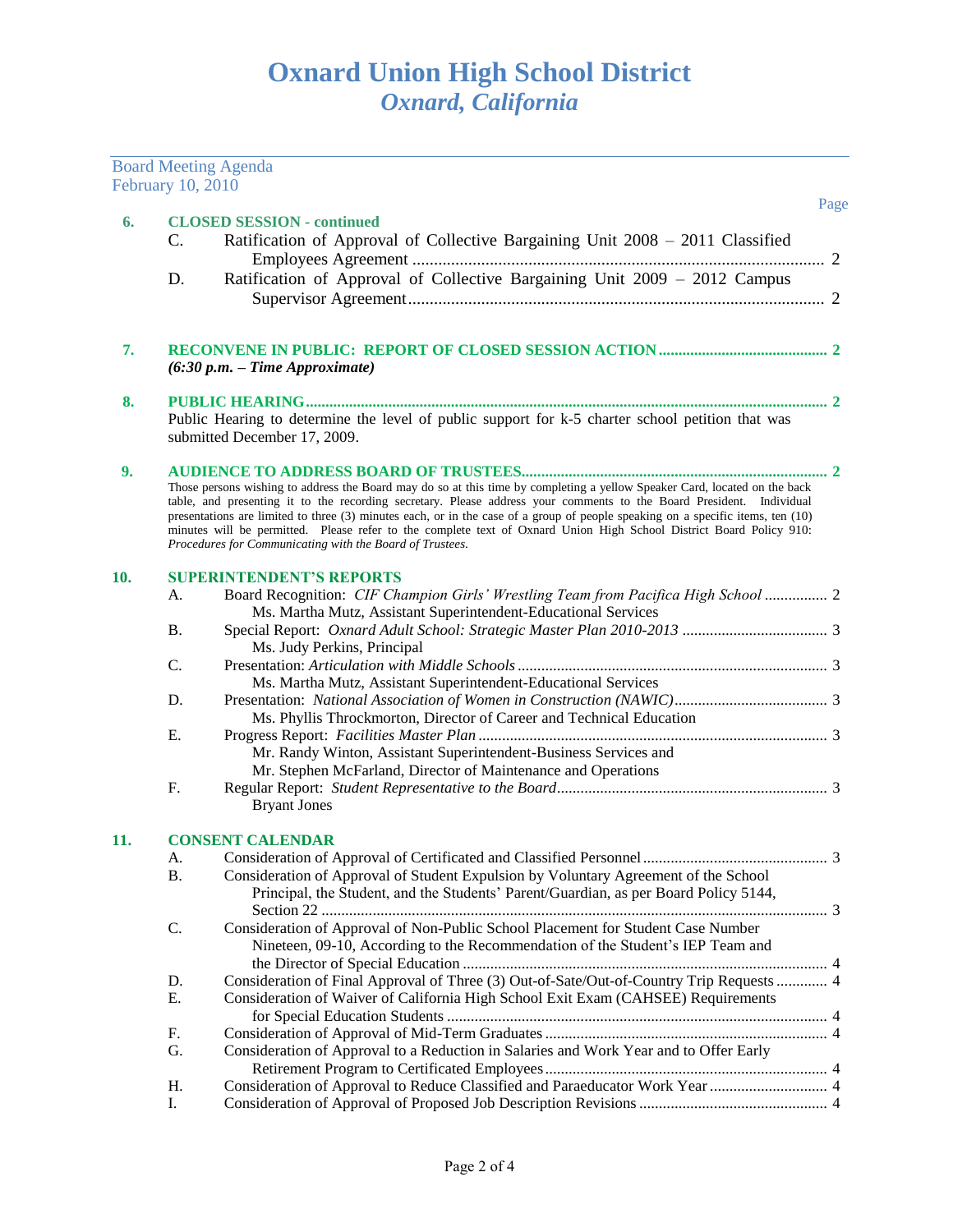## Board Meeting Agenda February 10, 2010

| 11. |           | <b>CONSENT CALENDAR - continued</b>                                                     |  |
|-----|-----------|-----------------------------------------------------------------------------------------|--|
|     | J.        | Consideration of Adoption of Resolution No. 10-05 Week of the School Administrator  5   |  |
|     | Κ.        | Consideration of Adoption of Resolution No. 10-06 California Adult Education Week  5    |  |
|     | L.        |                                                                                         |  |
|     | M.        | Consideration of Approval of Notice of Completion of the Concrete Work and              |  |
|     |           | Manufactured Door Thresholds Project at Channel Islands High School by Hughes           |  |
|     |           |                                                                                         |  |
|     | N.        | Consideration of Approval of Notice of Completion of the Concrete Work and              |  |
|     |           | Manufactured Door Thresholds Project at Hueneme High School by Hughes General           |  |
|     |           |                                                                                         |  |
|     | O.        | Consideration of Approval of Agreement with Ventura County Office of Education for      |  |
|     |           | R.O.P. Teachers for Culinary Arts, Video Production and the Auto Service Program        |  |
|     |           |                                                                                         |  |
|     | Ρ.        | Consideration of Adoption of Resolution No. 10-10 Establishing a County School          |  |
|     |           |                                                                                         |  |
|     | Q.        | Consideration of Approval of the Proposal from Zeller Electric Corporation for the      |  |
|     |           |                                                                                         |  |
|     | R.        | Consideration of Approval of the Proposal from Zeller Electric Corporation for the      |  |
|     |           |                                                                                         |  |
|     | S.        | Consideration of Approval of the Proposal from Channel Islands Roofing, Inc. for the    |  |
|     |           |                                                                                         |  |
|     | T.        | Consideration of Approval of the Proposal to Reject Bid from Ardalan Construction       |  |
|     |           | Company, Inc. for the Woodshop Expansion Project at Oxnard High School 7                |  |
|     | U.        | Consideration of Approval of the Proposal from GRD Construction for the Woodshop        |  |
|     |           |                                                                                         |  |
|     | V.        |                                                                                         |  |
|     | W.        |                                                                                         |  |
|     | Χ.        |                                                                                         |  |
| 12. |           | <b>ACTION ITEMS</b>                                                                     |  |
|     | А.        | Consideration of California School Boards Association (CSBA) Delegate Assembly          |  |
|     |           |                                                                                         |  |
|     | <b>B.</b> | Consideration of Approval of Oxnard Adult School: Strategic Master Plan 2010-2013       |  |
|     | C.        |                                                                                         |  |
|     | D.        |                                                                                         |  |
|     |           | Web Design IA and IB                                                                    |  |
|     |           | Web Design IIA                                                                          |  |
|     | Ε.        | Consideration of Approval to Extend Notice of Intent to Retire to Qualify for the Early |  |
|     |           |                                                                                         |  |
|     | F.        | Consideration of Approval of Consultant Agreement between Oxnard Union High             |  |
|     |           |                                                                                         |  |
|     |           |                                                                                         |  |
| 13. |           |                                                                                         |  |
|     | A.        | Correspondence                                                                          |  |
|     | Β.        | Reports and Communications                                                              |  |
|     | C.        | <b>Interests and Concerns</b>                                                           |  |
| 14. |           |                                                                                         |  |
|     |           |                                                                                         |  |
| 15. |           |                                                                                         |  |